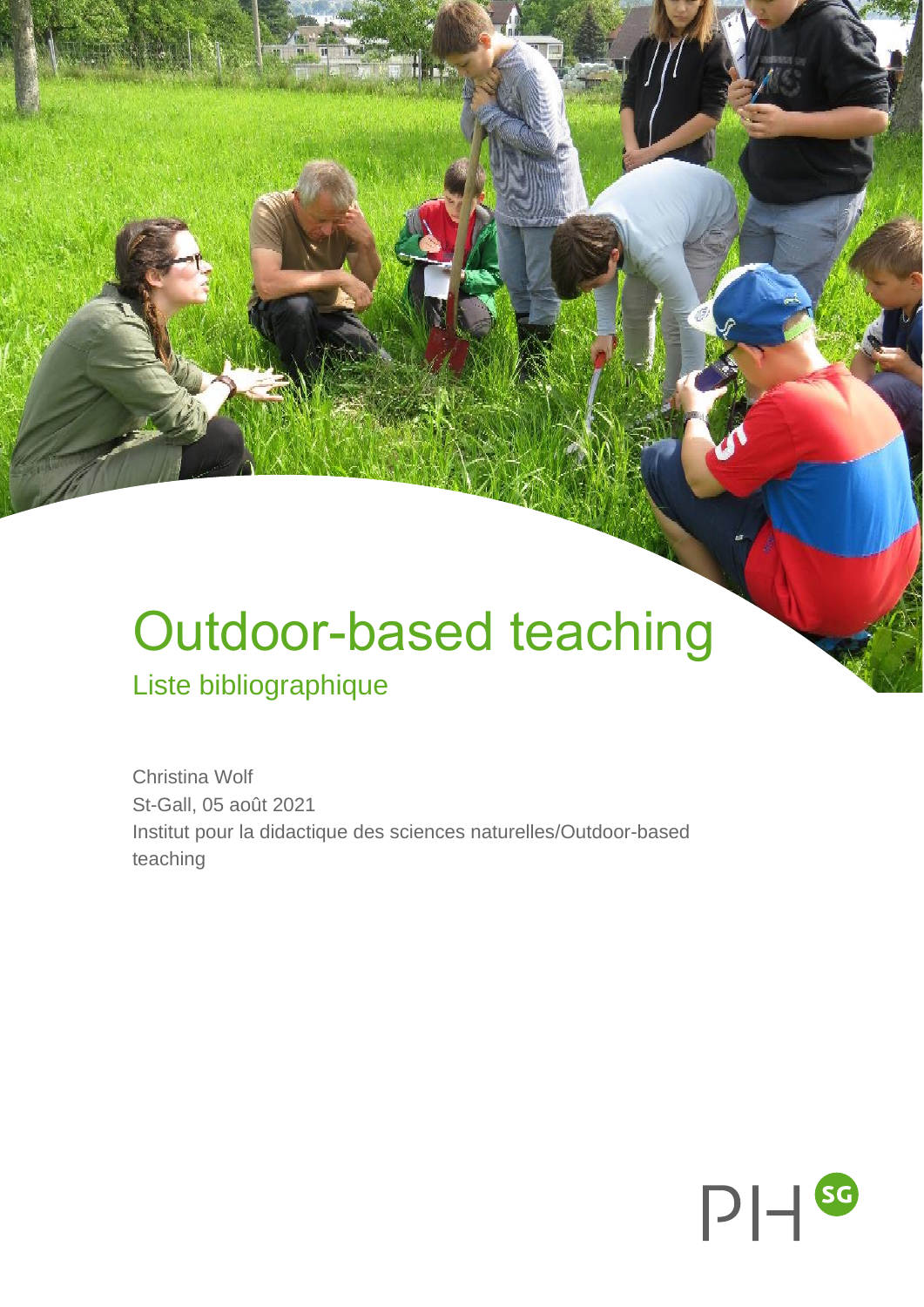### **1. Littérature sur l'éducation en plein air**

- 1.1 Barfod, K. S., & Daugbjerg, P. (2018). Potentials in Udeskole: Inquiry-Based Teaching Outside the Classroom. Frontiers in Education, 3(May), 1–10. <http://doi.org/10.3389/feduc.2018.00034>
- 1.2 Lloyd, A., Truong, S. & Gray, T. Place-based outdoor learning: more than a drag and drop approach. Journal of Outdoor and Environmental Education 21, 45–60 (2018).<https://doi.org/10.1007/s42322-017-0002-5>
- 1.3 Dillon, J., Rickinson, M., Teamey, K., Morris, M., Choi, M.-Y., Sanders, D., & Benefield, P. (2006). The value of outdoor learning: evidence from research in the UK and elsewhere. School Science Review, 87, 107–111. (Artikel) [https://www.uni](https://www.univie.ac.at/freilanddidaktik/literatur/Dillon_School%20Sc.%20Rev._2006_The%20value%20of%20outdoor%20learning.pdf)[vie.ac.at/freilanddidaktik/literatur/Dil](https://www.univie.ac.at/freilanddidaktik/literatur/Dillon_School%20Sc.%20Rev._2006_The%20value%20of%20outdoor%20learning.pdf)[lon\\_School%20Sc.%20Rev.\\_2006\\_The%20value%20of%20outdoor%20learning.pdf](https://www.univie.ac.at/freilanddidaktik/literatur/Dillon_School%20Sc.%20Rev._2006_The%20value%20of%20outdoor%20learning.pdf)
- 1.4 Ryan G. Dale, Robert B. Powell, Marc J. Stern & Barry A. Garst (2020) Influence of the natural setting on environmental education outcomes, Environmental Education Research, 26:5, 613-631,<https://doi.org/10.1080/13504622.2020.1738346>

(Auszug Discussion) Spending a majority of the field trip experience outside versus inside was also correlated with positive learning outcomes. This finding supports evidence from previous research suggesting natural environments can enhance outcomes associated with EE21 including interest, attitudes, emotions, and learning (Kahn and Kellert 2002; Kaplan and Kaplan 1989; Kaplan, Kaplan, and Ryan 1998; Kellert 2005). However, the results also highlight that simply exposing youth (ages 9-11) to the outdoors will not necessarily produce transformative outcomes. Instead, results reinforce the importance of complementing outdoor and novel experiences with effective programming, implementation, and pedagogical approaches (Duerden and Witt 2012; Durlak and DuPre 2008; Morgan, Sibthorp, and Browne 2016). With this knowledge, we urge practitioners to highlight the unique attributes of place, enhance novelty, and spend most of a field trip outside and immersed in the natural environment, yet to do so within a program framework that fully integrates and implements effective pedagogical practices.

1.5 Outdoor Learning Practical guidance, ideas and support for teachers and practitioners in Scotland [www.educationscotland.gov.uk](http://www.educationscotland.gov.uk/) Section 2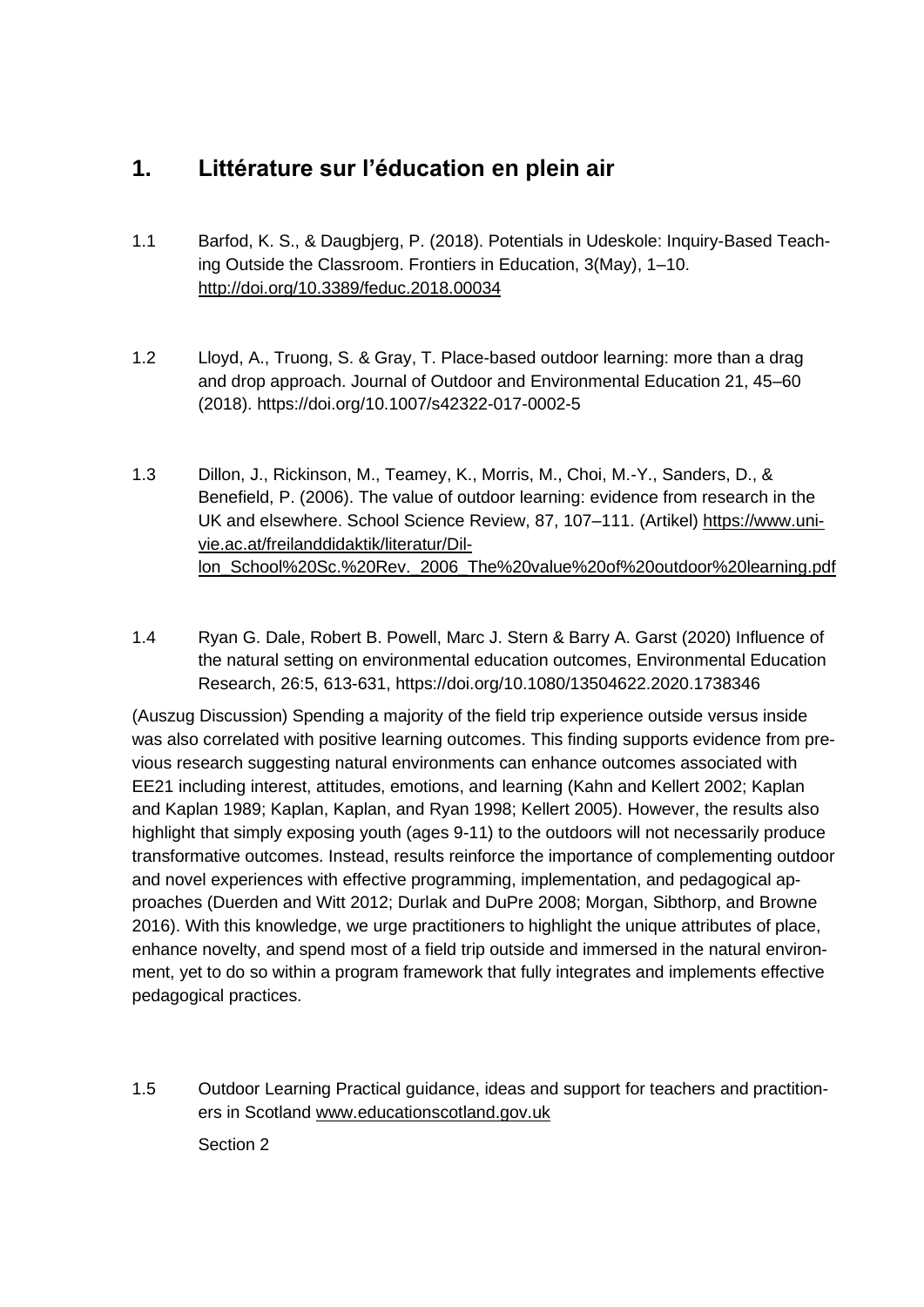- 1.6 Higgins, P. (2008) Why indoors? The role of outdoor learning in sustainability, health and citizenship [http://www.docs.hss.ed.ac.uk/education/outdoored/higgins\\_why\\_in](http://www.docs.hss.ed.ac.uk/education/outdoored/higgins_why_indoors.pdf)[doors.pdf](http://www.docs.hss.ed.ac.uk/education/outdoored/higgins_why_indoors.pdf)
- 1.7 Jolly, L., Krogh, E., Nergaard, T., Parow, K., & Verstad, B. (2004) The Farm as a Pedagogical Resource: An evaluation of the co-operation between agriculture and primary school in the county of Nord-Trondelag, Norway. [http://ifsa.boku.ac.at/cms/fileadmin/Proceeding2004/2004\\_WS4\\_22\\_Jolly.pdf](http://ifsa.boku.ac.at/cms/fileadmin/Proceeding2004/2004_WS4_22_Jolly.pdf) Symposiumsbeitrag, 6th European Symposium on Farming and Rural Systems Research and Extension → Abschnitt - The Farm as a Pedagogical Resource
- 1.8 Torkos, H. (2019) Time, space and resource management in outdoor education. (Attachment)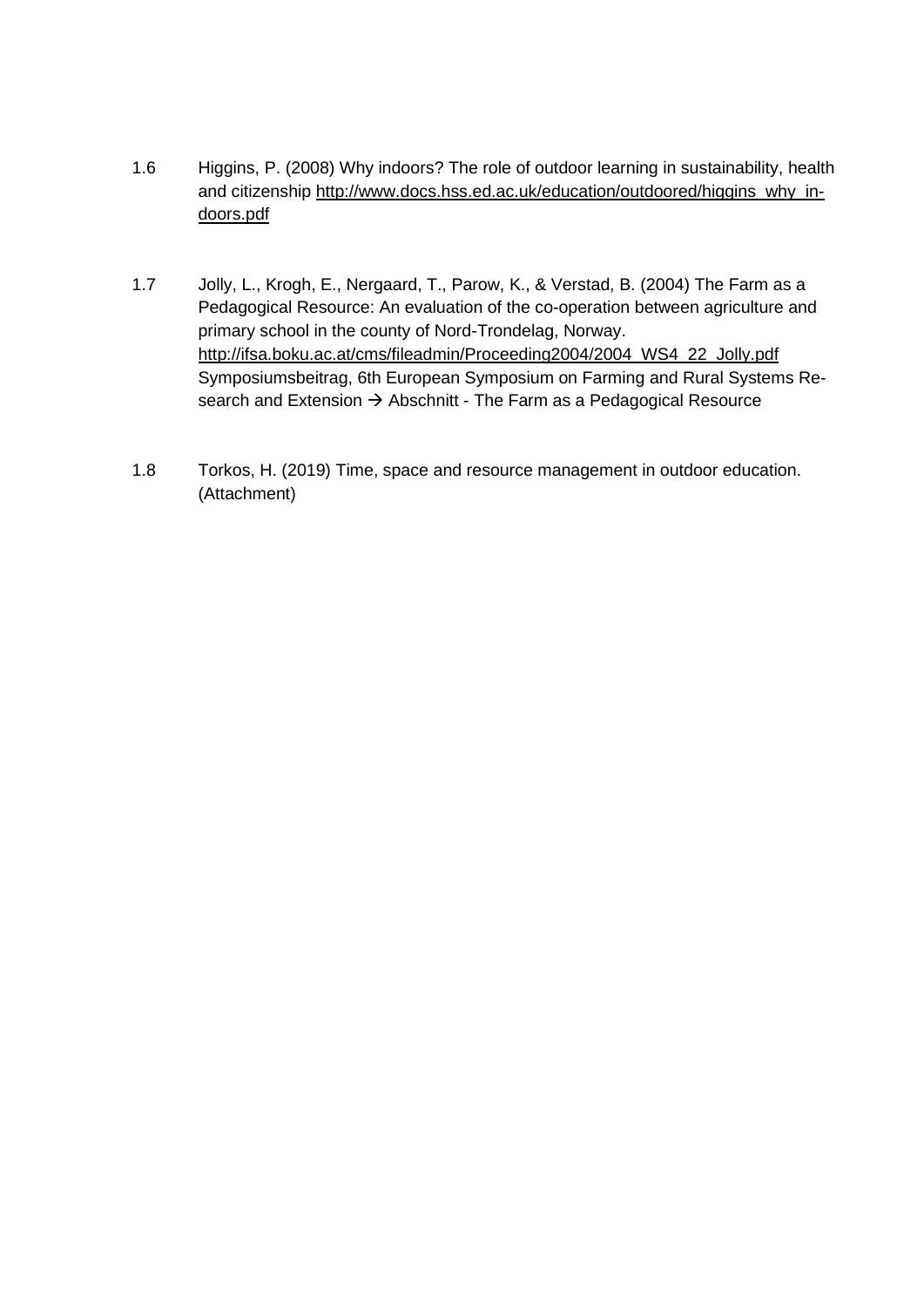#### **2. Littérature sur l'effet de l'éducation en plein air sur les élèves**

- 2.1 Becker, C., Lauterbach, G., Spengler, S., Dettweiler, U., & Mess, F. (2017). Effects of regular classes in outdoor education settings: A systematic review on students' learning, social and health dimensions. International Journal of Environmental Research and Public Health, 14(5), 1–20.<http://doi.org/10.3390/ijerph14050485>
- 2.2 Creative learning environments in education—A systematic literature **review** Davies et al., 2013 (Auszug) <https://doi.org/10.1016/j.tsc.2012.07.004>

Use of the outdoor environment

There is reasonable evidence across several studies that taking pupils out of the classroom and working in an outdoor environment for part of their time in school can foster their creative de-velopment [\(Addison et al., 2010,](https://www.sciencedirect.com/science/article/pii/S187118711200051X#bib0005) [Bancroft et al., 2008,](https://www.sciencedirect.com/science/article/pii/S187118711200051X#bib0020) [Borradaile, 2006,](https://www.sciencedirect.com/science/article/pii/S187118711200051X#bib0040) [Dillon et al., 2007\)](https://www.sciencedirect.com/science/article/pii/S187118711200051X#bib0110). The reasons for this may be connected with ownership and collaboration. In a case study of a primary school which worked with landscape architects to transform its outside space, [Dillon](https://www.sciencedirect.com/science/article/pii/S187118711200051X#bib0110)  [et al. \(2007\)](https://www.sciencedirect.com/science/article/pii/S187118711200051X#bib0110) found that, whilst each teacher felt ownership of particular spaces indoors, once outdoors, time and space was seen as more owned by pupils. Inside, work tended towards being individually focused, whereas outside, learning activities were more likely to involve collaboration. In the context of early years education, [Bancroft et al. \(2008\)](https://www.sciencedirect.com/science/article/pii/S187118711200051X#bib0020) recommend taking an initial walk, whether in urban or rural neighbourhoods, which can provide a rich context for the purpose of discovering children's schemas and interests on which teachers can build to enhance their creativity. Forest School is an approach to [outdoor education](https://www.sciencedirect.com/topics/social-sciences/outdoor-education) which offers an alternative teaching environment, to complement the indoor curriculum. Following three field visits each to two forest schools in Scotland, gathering interview and [self-evaluation](https://www.sciencedirect.com/topics/psychology/self-evaluations) data from staff and pupils, [Borradaile \(2006\)](https://www.sciencedirect.com/science/article/pii/S187118711200051X#bib0040) concluded that the characteristics of forest schools as 'creative environments' include:

- Use of a local woodland (therefore 'wild') setting.
- Regular, frequent contact in the same setting over a significant period of time.
- Providing freedom to explore using multiple senses and intelligences.
- Time and space for individual learning styles to be recognised and nurtured.
- A low pupil: adult ratio.

These characteristics may be transferable to work in other outdoor environments.

2.3 Mygind, E. (2009). A comparison of children's statements about social relations and teaching in the classroom and in the outdoor environment. Journal of Adventure Education and Outdoor Learning, 9(2), 151- 16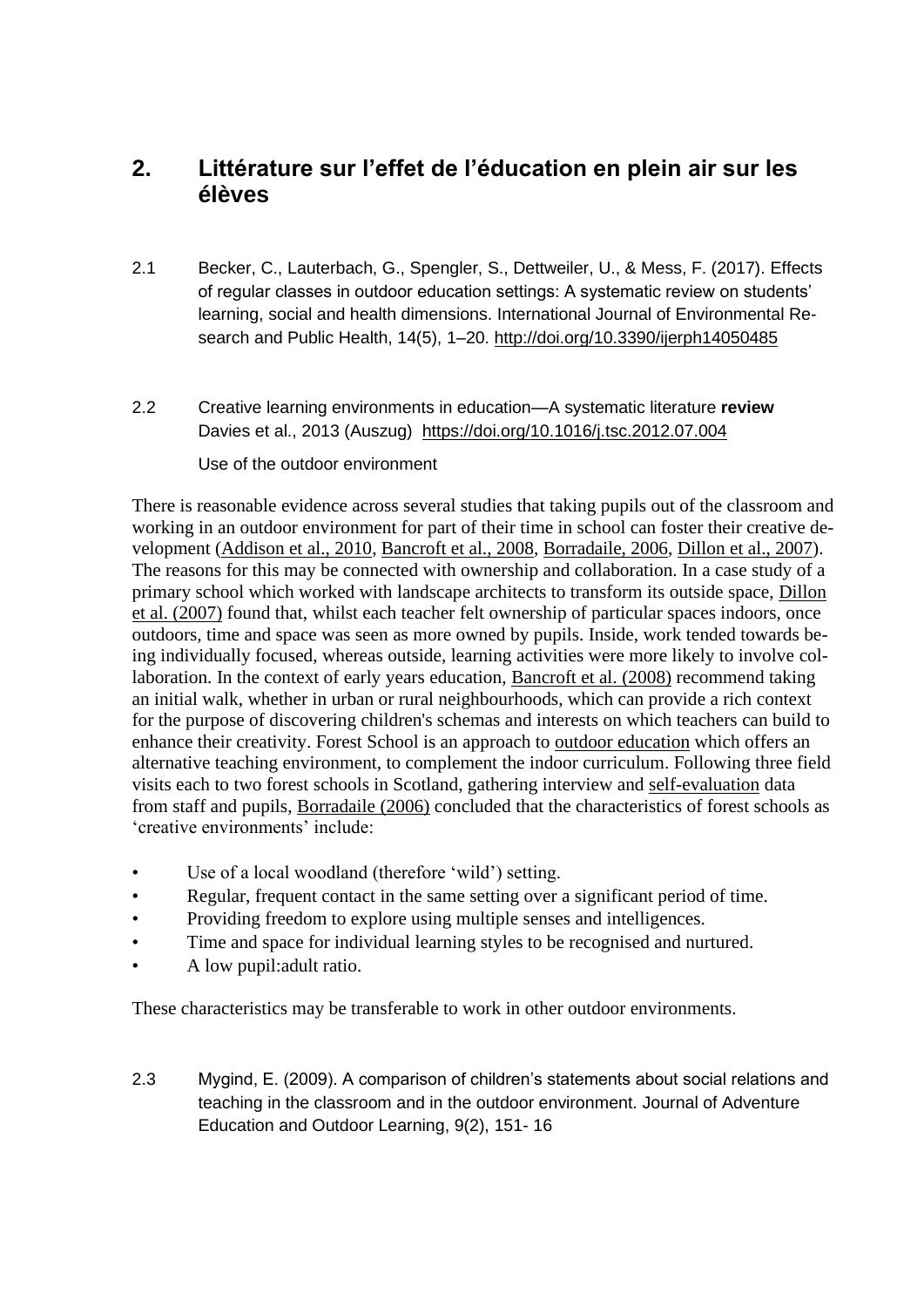#### **3. Littérature sur santé – mouvement - nature**

- 3.1 Mygind, E. (2007). A comparison between children's physical activity levels at school and learning in an outdoor environment. Journal of Adventure Education & Outdoor Learning, 7(2), 161–176.<http://doi.org/10.1080/14729670701717580>
- 3.2 Gill, T. (2011) Children and nature. A Quasi-systematic **review** of the empirical evidence. Greater London Authority. [https://www.academia.edu/5775760/Chil](https://www.academia.edu/5775760/Children_and_nature_A_quasi_-systematic_review_of_the_empirical_evidence)dren and nature A quasi -systematic review of the empirical evidence
- 3.3 Malone, K. and Waite, S. (2016) Student Outcomes and Natural Schooling. Plymouth: Plymouth University. Available online: [https://www.plymouth.ac.uk/up](https://www.plymouth.ac.uk/uploads/production/document/path/6/6811/Student_outcomes_and__natural_schooling_pathways_to_impact_2016.pdf)[loads/production/document/path/6/6811/Student\\_outcomes\\_and\\_\\_natural\\_school](https://www.plymouth.ac.uk/uploads/production/document/path/6/6811/Student_outcomes_and__natural_schooling_pathways_to_impact_2016.pdf)[ing\\_pathways\\_to\\_impact\\_2016.pdf](https://www.plymouth.ac.uk/uploads/production/document/path/6/6811/Student_outcomes_and__natural_schooling_pathways_to_impact_2016.pdf)
- 3.4 Nielsen, G., Mygind, E., Bølling, M., Otte, C. R., Schneller, M. B., Schipperijn, J., Bentsen, P. (2016). A quasi-experimental cross-disciplinary evaluation of the impacts of education outside the classroom on pupils' physical activity, well-being and learning: the TEACHOUT study protocol. BMC Public Health, 16(1), 1–15. <http://doi.org/10.1186/s12889-016-3780-8>
- 3.5 White, R. (2004). Young children's relationship with nature: Its importance to children's development & the earth's future. White Hutchinson Leisure & Learning Group.<https://www.whitehutchinson.com/children/articles/childrennature.shtml>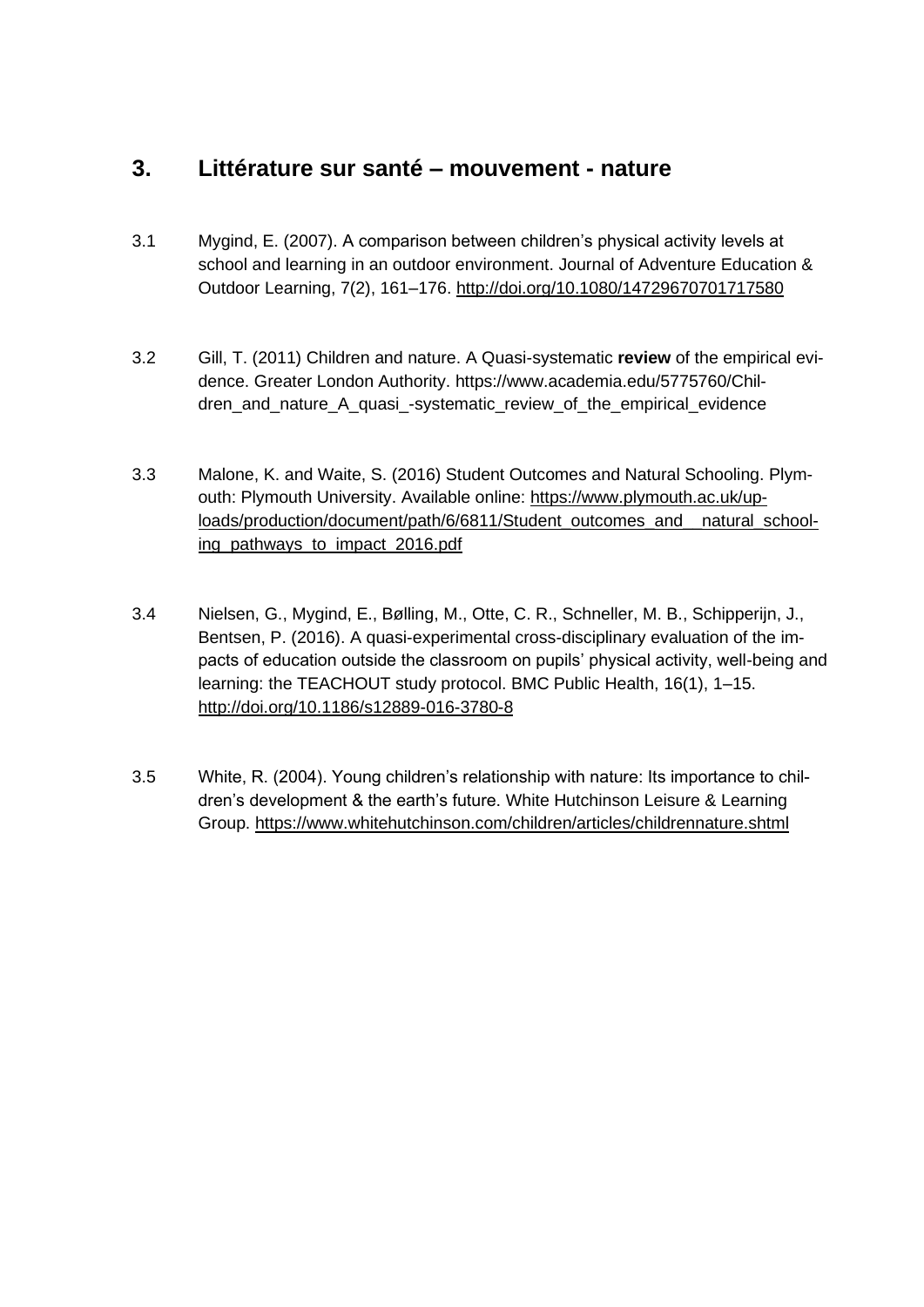#### **4. Les expériences des étudiant.e.s et des enseignant.e.s**

- 4.1 Education Outside the Classroom: Research to Identify What Training is Offered by Initial Teacher Training Institutions (Bericht)  $\rightarrow$  Kapitel 4 bis 4.5 <https://www.nfer.ac.uk/publications/EOT01/EOT01.pdf>
- 4.2 Backman, E. (2008) What is valued in friluftsliv within PE teacher education?—Swedish PE teacher educators' thoughts about friluftsliv analysed through the perspective of Pierre Bourdieu, Sport, Education and Society, 13:1, 61-76, <https://doi.org/10.1080/13573320701780522>
- 4.3 Barrable, A. & Lakin, L. (2020) Nature relatedness in student teachers, perceived competence and willingness to teach outdoors: an empirical study, Journal of Adventure Education and Outdoor Learning, 20:3, 189-201, <https://doi.org/10.1080/14729679.2019.1609999>
- 4.4 Blatt, E. & Patrick, P. (2014) An Exploration of Pre-Service Teachers' Experiences in Outdoor 'Places' and Intentions for Teaching in the Outdoors, International Journal of Science Education, 36:13, 2243-2264, <https://doi.org/10.1080/09500693.2014.918294>
- 4.5 Bore, A. (2006). Creativity, Continuity and Context in Teacher Education: Lessons from the Field. Australian Journal of Environmental Education, 22(1), 31-38. <https://doi.org/10.1017/S0814062600001634>
- 4.6 Carrier, S.J. The effects of outdoor science lessons with elementary school students on preservice teachers' self-efficacy. J Elem Sci Edu 21, 35–48 (2009). <https://doi.org/10.1007/BF03173683>
- 4.7 Derman, A., Sahin, E., & Hacieminoglu, E. (2016) Does Outdoor Education Make Any Difference in Environmental Literacy of Pre-Service Classroom Teachers? International Journal of Environmental and Science Education, v11 n15 p8491-8506. [http://www.ijese.net/makale\\_indir/IJESE\\_1098\\_article\\_57f64a4e4fd5f.pdf](http://www.ijese.net/makale_indir/IJESE_1098_article_57f64a4e4fd5f.pdf)